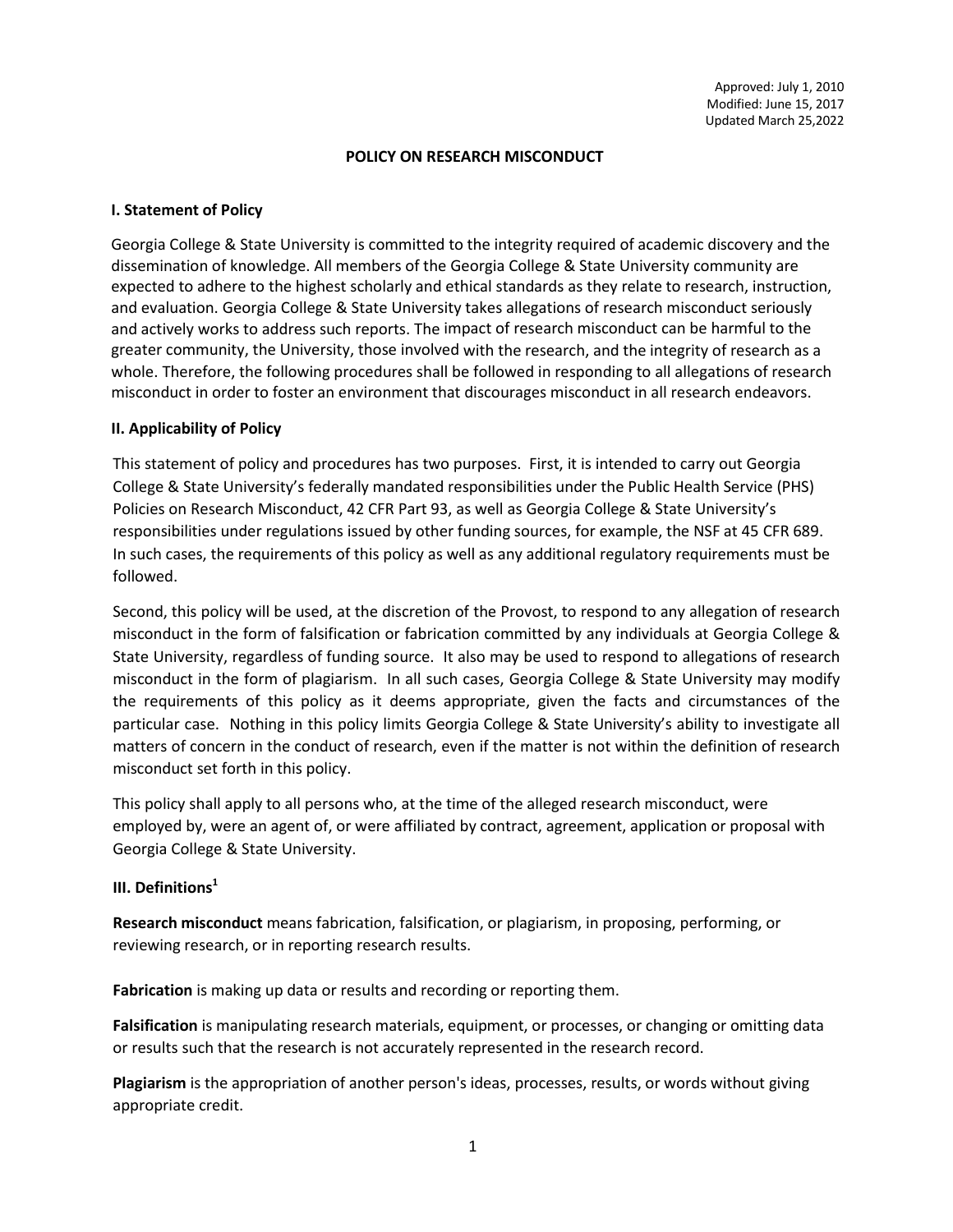**Misconduct** does not include honest error or differences of opinion.

#### **Requirements for findings of research misconduct.** A finding of research misconduct requires that:

(a) There be a significant departure from accepted practices of the relevant research community;

- (b) The misconduct be committed intentionally, knowingly, or recklessly; and
- (c) The allegation be proven by a preponderance of the evidence.

**Complainant** is a person who reports an allegation of misconduct.

**Office of Research Integrity (ORI)** oversees and directs Public Health Service (PHS) research integrity activities on behalf of the Secretary of Health and Human Services (HHS) with the exception of the regulatory research integrity activities of the Food and Drug Administration.

**Respondent** is the subject of the allegation.

**Research Integrity Officer (RIO)** is the institutional official responsible for: (1) assessing allegations of research misconduct to determine if they fall within the definition of research misconduct, are covered by 42 CFR 93, and warrant an inquiry on the basis that the allegation is sufficiently credible and specific so that potential evidence in research misconduct may be identified; (2) overseeing inquiries and investigations; and (3) the other responsibilities described in this policy.

**Preponderance of the Evidence** means proof by information that, compared with that opposing it, leads to the conclusion that the fact at issue is more probably true than not.

### **IV. Responsible Office**

Georgia College & State University's Research Integrity Officer (RIO), who is appointed by the Provost, will ensure procedural compliance, in consultation with Georgia College & State University's general counsel, with applicable law, regulations, and the process set out in this policy. The RIO, or his/her designee, shall be the point of contact with all government agencies or other outside parties, and maintain documentation of such correspondence. The RIO may receive communications through any means including but not limited to *Ethics & Compliance Reporting Hotline (1-877-516-3432) or website: https://gcsu.alertline.com/gcs/welcome.*

# **V. Policy Details**

### A. Rights and Responsibilities

The **Research Integrity Officer (RIO)** has primary responsibility for implementation of this policy and the following procedures regarding allegations of research misconduct. The RIO is responsible for:

- 1. Taking all reasonable and practical steps to ensure the cooperation of respondents and other institutional members with research misconduct proceedings, including, but not limited to, their providing information, research records, and evidence (§93.300(f));
- 2. Carrying inquiries and investigations through to completion and to pursue diligently all significant issues (§93.316);
- 3. Working with other university officials to take all reasonable and practical steps to protect or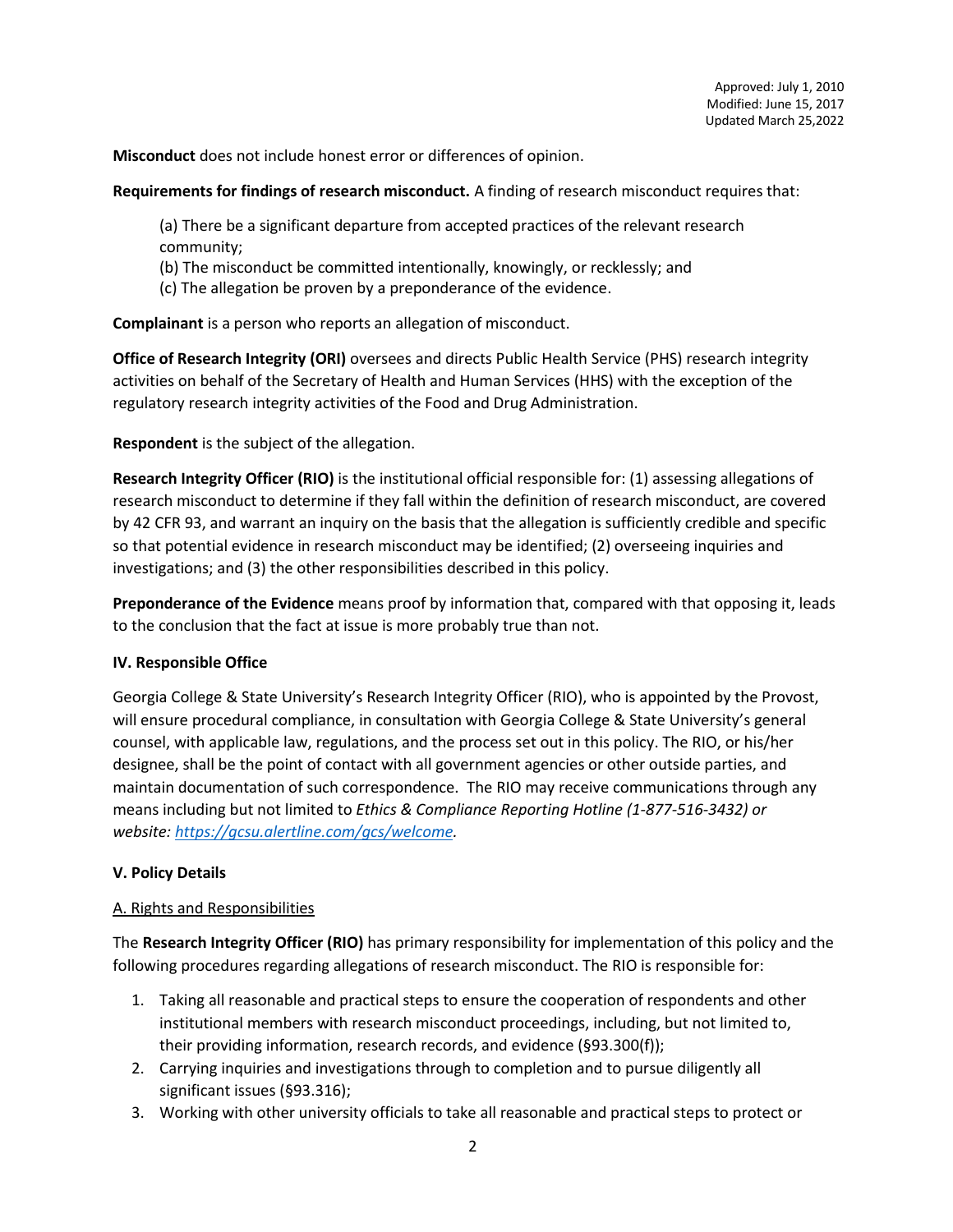restore the positions and reputations of good faith complainants, witnesses, and committee members and counter potential or actual retaliation against them by respondents or other institutional members;

- 4. Assessing each allegation of research misconduct in accordance with this policy to determine whether it falls within the definition of research misconduct and warrants an inquiry;
- 5. Taking interim action when necessary and, if the project is/was supported by PHS or the respondent has a pending grant application that has been submitted to PHS, notifying the Office of Research Integrity (ORI) of special circumstances;
- 6. Informing respondents, complainants, and witnesses of the procedural steps in the research misconduct proceedings;
- 7. Ensuring that administrative actions taken by the institution, and if applicable the ORI, are enforced and take appropriate action to notify other involved parties, such as sponsors, law enforcement agencies, professional societies, and licensing boards of those actions;
- 8. Notify ORI in advance if the institution plans to close a case at the Inquiry, Investigation, or Appeal stage on the basis that the respondent has admitted guilt, a settlement with the respondent has been reached, or for any other reason, except the closing of a case at the inquiry stage on the basis that an investigation is not warranted or a finding of no misconduct at the investigation stage, which must be reported to ORI under Sec. 93.515 (§93.316);
- 9. Either before or when the institution notifies the respondent of the allegation, inquiry or investigation, promptly take all reasonable and practical steps to obtain custody of all the research records and evidence needed to conduct the research misconduct proceeding, inventory the records and evidence, and sequester them in a secure manner. Where appropriate, give the respondent copies of, or reasonable, supervised access to the research records. Undertake all reasonable and practical efforts to take custody of additional research records or evidence that is discovered during the course of a research misconduct proceeding;
- 10. Maintaining records of the research misconduct proceedings, and if applicable, making them available to ORI upon request.

**Complainants** are responsible for making allegations in good faith, maintaining confidentiality, and cooperating with the procedures of this policy.

**Respondents** are responsible for maintaining confidentiality and cooperating with the procedures of this policy. Respondents are entitled to:

- 1. An opportunity to comment on the inquiry report and have his/her comments attached to the report;
- 2. Be notified of the outcome of the inquiry, and receive a copy of the inquiry report that includes a copy of this policy;
- 3. Be notified in writing of the allegations to be investigated within a reasonable time after the determination that an investigation is warranted;
- 4. Be interviewed during the investigation, have the opportunity to correct the recording or transcript, and have the corrected recording or transcript included in the record of the investigation;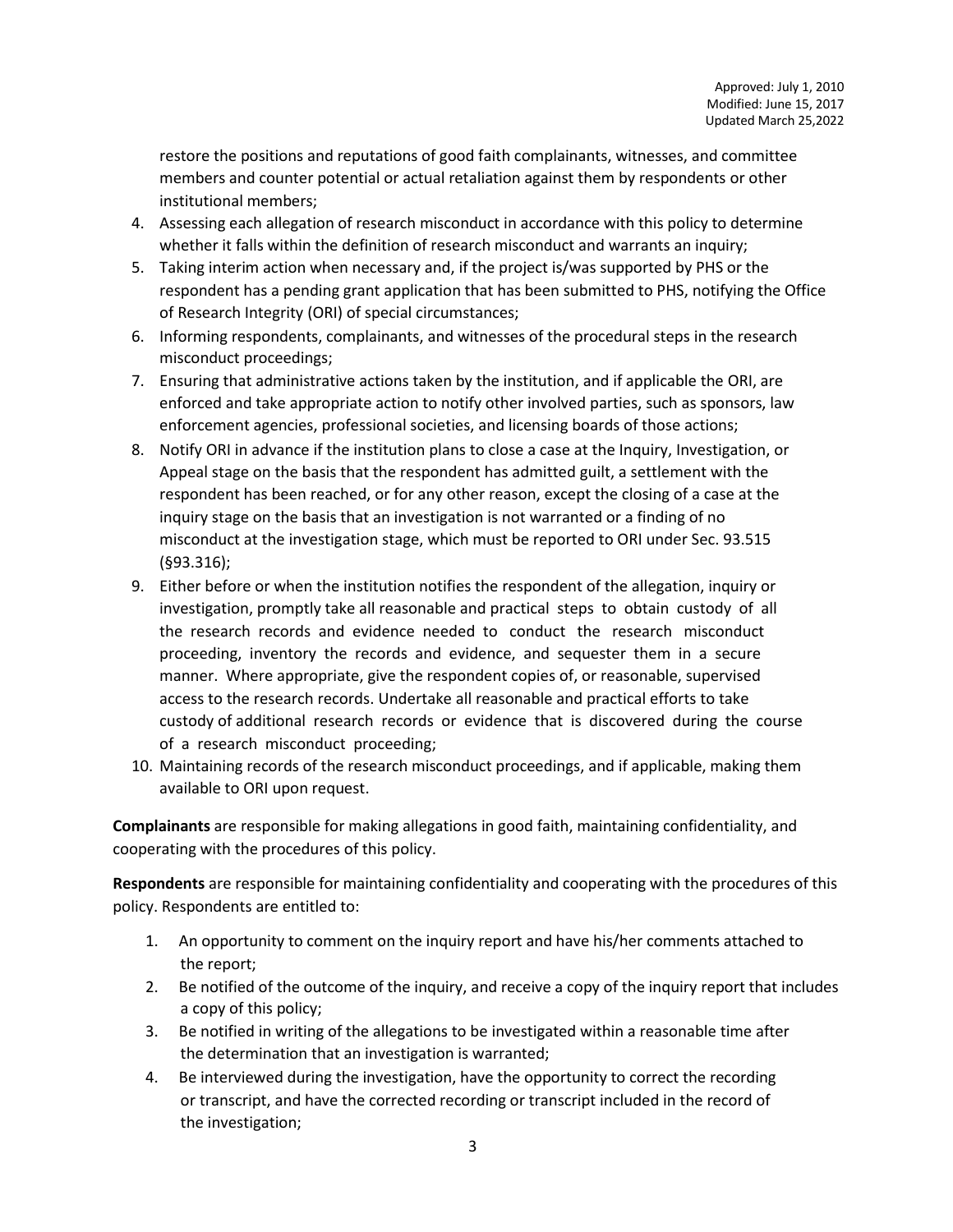- 5. Provide witnesses who have been reasonably identified as having information relevant to the investigation;
- 6. An opportunity to comment on the investigation report and have his/her comments attached to the report;
- 7. Be notified in writing of the final decision regarding the allegation of research misconduct.
- 8. An opportunity to appeal the decision in accordance with the appeal process outlined herein.

### B. Reporting

## *Obligation to Report*

All members of the academic community share in the serious responsibility of reporting research misconduct. All institutional members will report observed, suspected, or apparent research misconduct to the RIO. Allegations of misconduct shall be communicated confidentially by any means necessary to the RIO. Time is of the essence in reporting research misconduct in order to allow for prompt evidence collection and preservation. There is no timeframe limitation for reporting research misconduct; however, the University may be limited in its ability to investigate effectively based on the time in which reports are received.

## *Privacy*

The RIO shall limit disclosure and take great care to preserve the privacy of complainants by providing information to only those with a need to know. The RIO will work to preserve the privacy of the complainant, respondent, and all participants in an inquiry or investigation.

# *Time Limitations*

Allegations of misconduct that occurred six or more years prior to the submission of the allegation will not be investigated unless the circumstances indicate that the alleged conduct was not reasonably discoverable earlier. Exceptions to the six-year limitation include (1) the respondent continues or renews any incident of alleged misconduct that occurred before the six-year limitation through the citation, republication, or other use for the potential benefit of the respondent of the research record that is alleged to have been fabricated, falsified, or plagiarized; and (2) the alleged misconduct, if it occurred, would possibly have a substantial adverse effect on public health and safety.

# *Retaliation*

Georgia College & State University strictly prohibits retaliation by, for or against any participant (complainant, respondent, or witness) for making a good faith report of any conduct, act or practice believed to violate this policy, or any other Georgia College & State University policy or standard of conduct, or participating in good faith in Georgia College & State University's investigation of any reported violation. Retaliation is conduct that creates an intimidating, hostile, or offensive working, residential, or education environment. Georgia College & State University community members should immediately report any alleged or apparent retaliation to the RIO, who shall review the matter and, as necessary, make all reasonable and practical efforts to counter any potential or actual retaliation and protect and restore the position and reputation of the person against whom the retaliation is directed.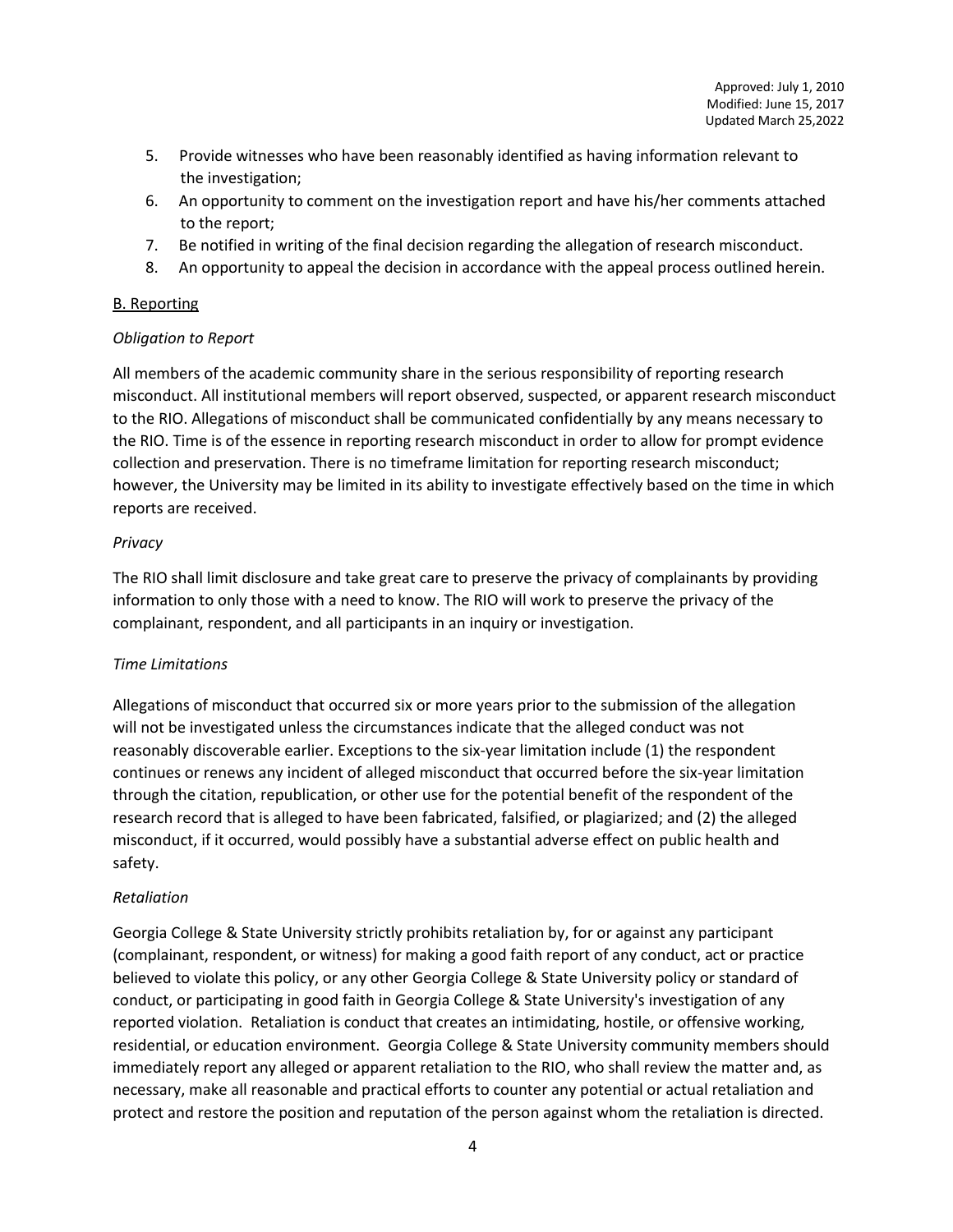### *Interim Administrative Actions and Notifying ORI of Special Circumstances*

Upon a report of research misconduct, and throughout the research misconduct proceedings, the RIO will review the situation to determine if there is any threat of harm to the public health, federal funds and equipment, or the integrity of the PHS supported research process. If the project is/was supported by PHS or the respondent has a pending grant application that has been submitted to PHS, the RIO shall notify the Office of Research Integrity (ORI) immediately if he/she has reason to believe that any of the following conditions exist:

- 1. Health or safety of the public is at risk, including an immediate need to protect human or animal subjects;
- 2. Health and Human Services (HHS) resources or interests are threatened;
- 3. Research activities should be suspended;
- 4. There is a reasonable indication of possible violations of civil or criminal law;
- 5. Federal action is required to protect the interests of those involved in the research misconduct proceeding;
- 6. The research misconduct proceeding may be made public prematurely and HHS action may be necessary to safeguard evidence and protect the rights of those involved; or
- 7. The research community or public should be informed.

Additionally, upon a report of research misconduct, the RIO may take appropriate interim action to protect the integrity of the research and the safety of those involved. Interim action might include additional monitoring of the research process and the handling of federal funds and equipment, reassignment of personnel or of the responsibility of the handling of federal funds and equipment, additional review of research data and results or delaying publication.

### *Optional Jurisdiction*

The RIO may refer an allegation to another institution for relevant proceedings if the research in question was conducted primarily at that institution, or to an appropriate federal agency, if the research in question was conducted by several institutions or if some other special circumstances make it impractical for Georgia College & State University to conduct the inquiry or investigation.

### C. Conducting the Assessment

Once an allegation of research misconduct is received, the RIO will immediately assess the allegation to determine whether it falls within the definition of research misconduct, within Sec. 93.102; and is sufficiently credible and specific so that potential evidence of research misconduct may be identified. If the allegation meets the definition, an inquiry will commence.

The assessment period should be brief. The RIO will determine whether the allegation is sufficiently credible and specific so that potential evidence of research misconduct may be identified.

### D. The Inquiry Report

The purpose of the inquiry is to conduct an initial review of the available evidence to determine whether to conduct an investigation.

#### *Notices*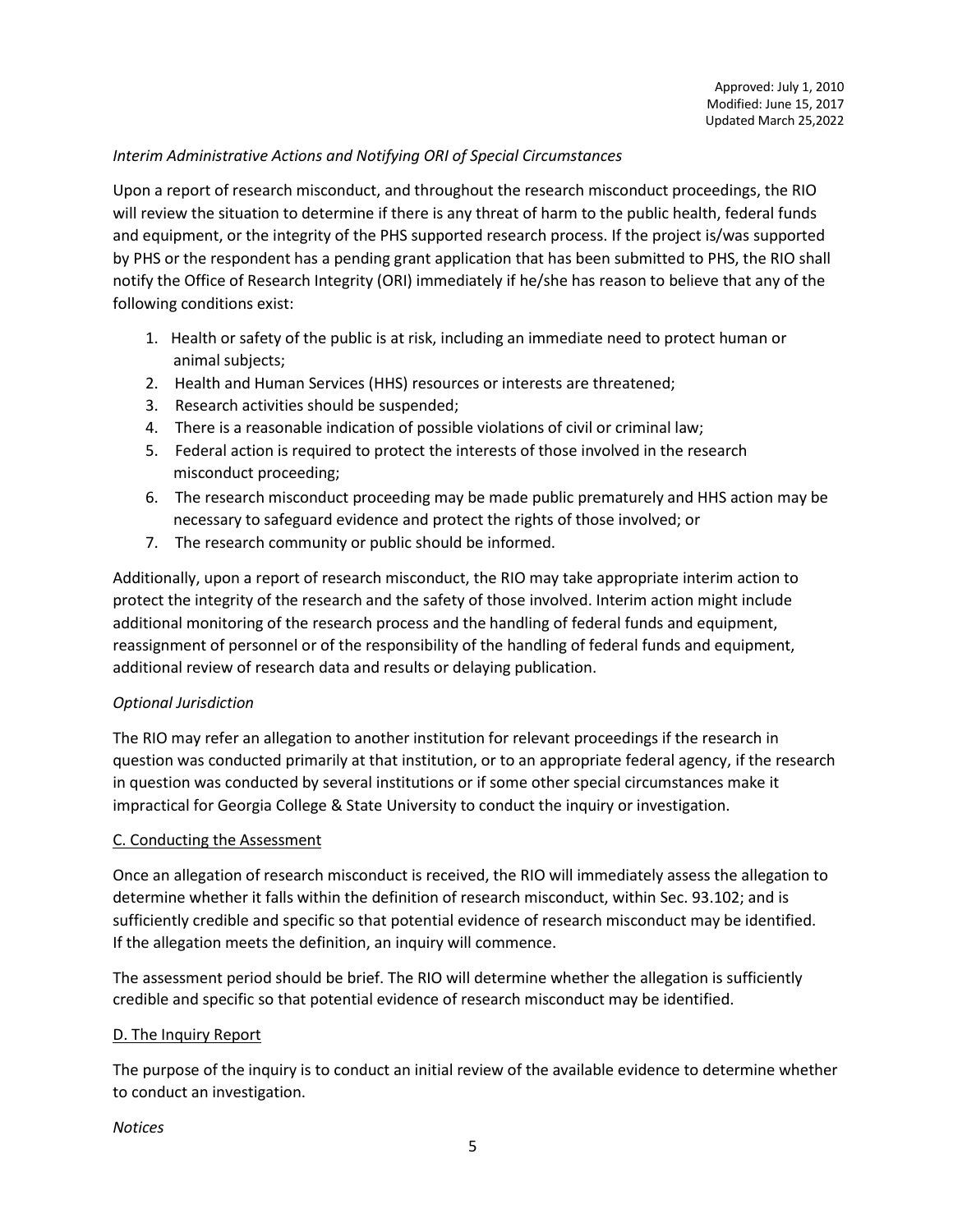At the time of the inquiry, the RIO will notify the respondent in writing of the specific allegations and of the initiation of the inquiry. The RIO will also provide both the respondent and the complainant with a copy of this policy. If the respondent at this time, or any other interim stage, admits the allegations to be true, the matter shall be considered for appropriate action under this policy, if permitted by procedural requirements of the sponsoring agency.

At this time, the RIO will take all reasonable and practical steps to obtain custody of all the research records and evidence needed to conduct the research misconduct proceedings, inventory the records and evidence and sequester them in a secure manner. The RIO may consult with ORI for advice and assistance in this regard. The RIO will also appoint the Inquiry Committee members.

## *The Inquiry Committee*

The Inquiry Committee will consist of three faculty/staff members who do not have a conflict of interest with those involved with the inquiry and should include individuals with the appropriate scientific expertise to evaluate the evidence and issues related to the allegation. The committee will be appointed by the RIO. The RIO will not serve on the Inquiry Committee. The Provost, in consultation with the Inquiry Committee, may add or replace members of the committee as needed to ensure the timely completion of the inquiry and the committee's competence to review the allegations. The RIO will be responsible for making available to the Inquiry Committee appropriate administrative and clerical assistance to facilitate a prompt and thorough inquiry and the preparation of an appropriate report.

The Inquiry Committee, in consultation with the RIO, will conduct interviews with the complainant, respondent, and witnesses, examine research records and other evidence, consult experts in the field, if necessary, and take any other such steps as deemed necessary for determining whether an investigation is warranted. An investigation is warranted if the committee determines the following:

- 1. There is reasonable basis for concluding that the allegation falls within the definition of research misconduct and is within the scope of the university's jurisdiction; and
- 2. The allegation may have substance, based on the committee's review during the inquiry.

The Inquiry Committee is responsible for preparing the Inquiry Report that meets the requirements of 42 CFR 93.309(a). The Inquiry Report shall include:

- 1. The name and position of the respondent;
- 2. A description of the allegations of research misconduct;
- 3. A summary of the inquiry process;
- 4. The financial support for the research in question, including, for example, grant numbers, grant applications, contracts and publications;
- 5. A list of the research records and evidence reviewed;
- 6. The basis for recommending or not recommending that the allegations warrant an investigation;
- 7. Any comments on the draft report by the respondent or complainant.

The Inquiry Report should be reviewed by Georgia College & State University's general counsel for legal sufficiency. Appropriate modifications shall be made in consultation with the RIO and Inquiry Committee.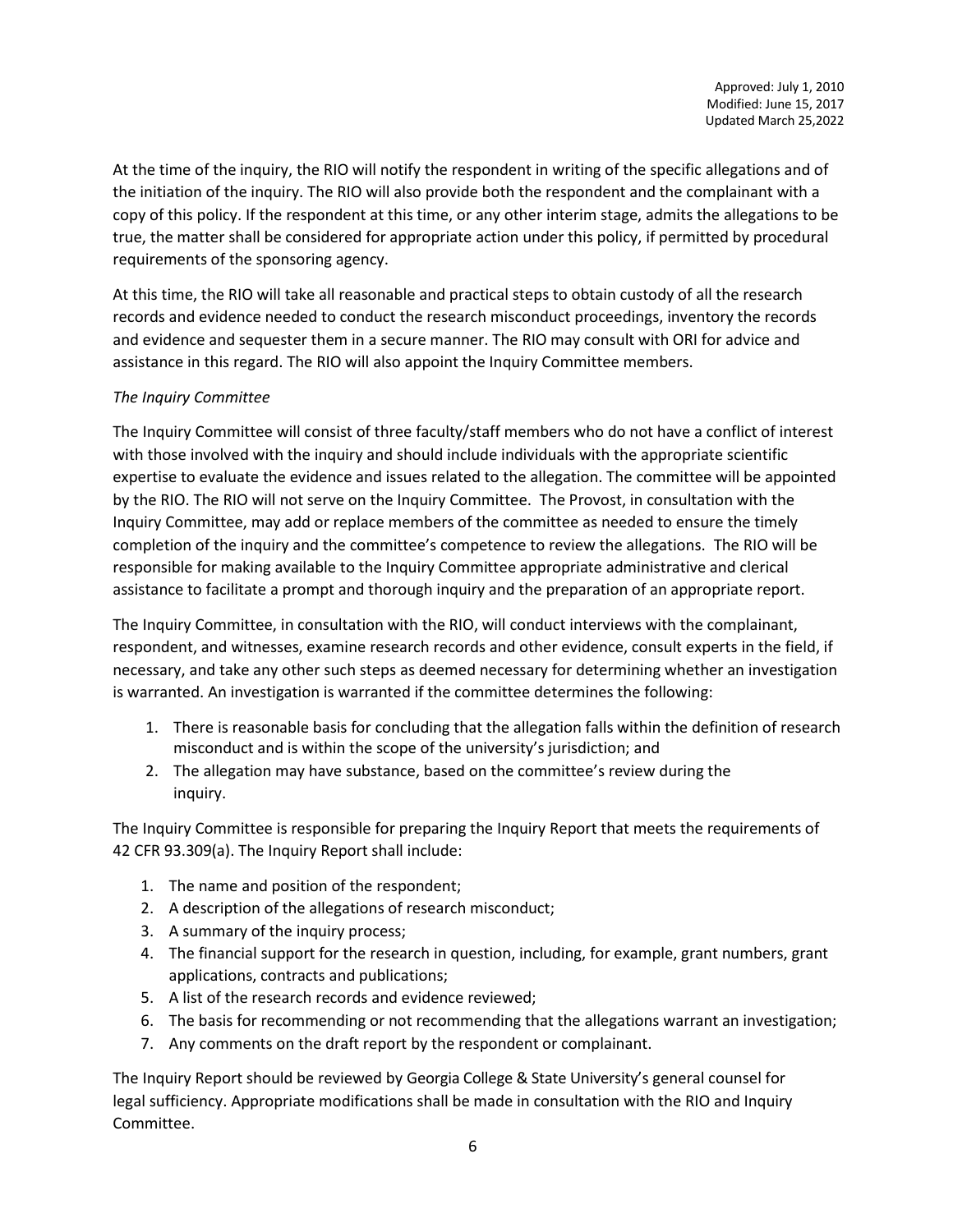The draft Inquiry Report shall be provided to the respondent within 60 business days of the initial inquiry, unless the RIO determines that circumstances clearly warrant a longer period, in which case, the reason for the extension will be documented. The RIO will include a copy of the draft Inquiry Report for comment and a copy of this policy. The respondent has 10 business days to provide comments. Any comments that are submitted will be attached to the final Inquiry Report. Based on the comments submitted, the Inquiry Committee may revise the draft report as appropriate and prepare it in final form. The Inquiry Committee will provide the final report to the RIO.

### *Inquiry Decision*

The RIO will provide the Provost with the final Inquiry Report. The Committee will make the determination in writing to the RIO and Provost whether an investigation is warranted.

Within 30 business days of the Provost's decision that an investigation is warranted, the RIO will provide the ORI with the written decision and a copy of the Inquiry Report if the project is/was supported by PHS or the respondent has a pending grant application that has been submitted to PHS.

Should an investigation not be warranted, the RIO shall secure and maintain for seven (7) years after the termination of the inquiry all documentation obtained during the inquiry.

# E. The Investigation

The purpose of the investigation is to develop a factual record by inspecting the allegations in detail and examining the evidence in depth, leading to recommended findings on whether research misconduct has been committed, by whom, and to what extent.

# *Notices*

The RIO, on or before the commencement of the investigation, must notify respondent in writing of the allegations to be investigated, and if the project is/was supported by PHS or the respondent has a pending application that has been submitted to PHS notify the ORI of the decision to begin the investigation and provide the ORI with a copy of the Inquiry Report. In cases of federally sponsored research, the relevant sponsoring agency or agencies shall also be notified by the RIO before the investigation is initiated.

The RIO will also notify the complainant, if known, whether or not a formal investigation is warranted. The complainant may request at least those portions of the Inquiry Report and the determination that addresses the complainant's role and information given in connection with the inquiry.

# *The Investigation Committee*

The Investigation Committee will consist of five faculty/staff members who do not have a conflict of interest with those involved with the investigation and should include individuals with the appropriate scientific expertise to evaluate the evidence and issues related to the allegation. The committee will be appointed by the RIO. The RIO will not serve on the Investigation Committee. When necessary, the RIO may select committee members from outside the institution with the necessary expertise in the field or to avoid conflicts of interest. The Provost, in consultation with the Investigation Committee, may add or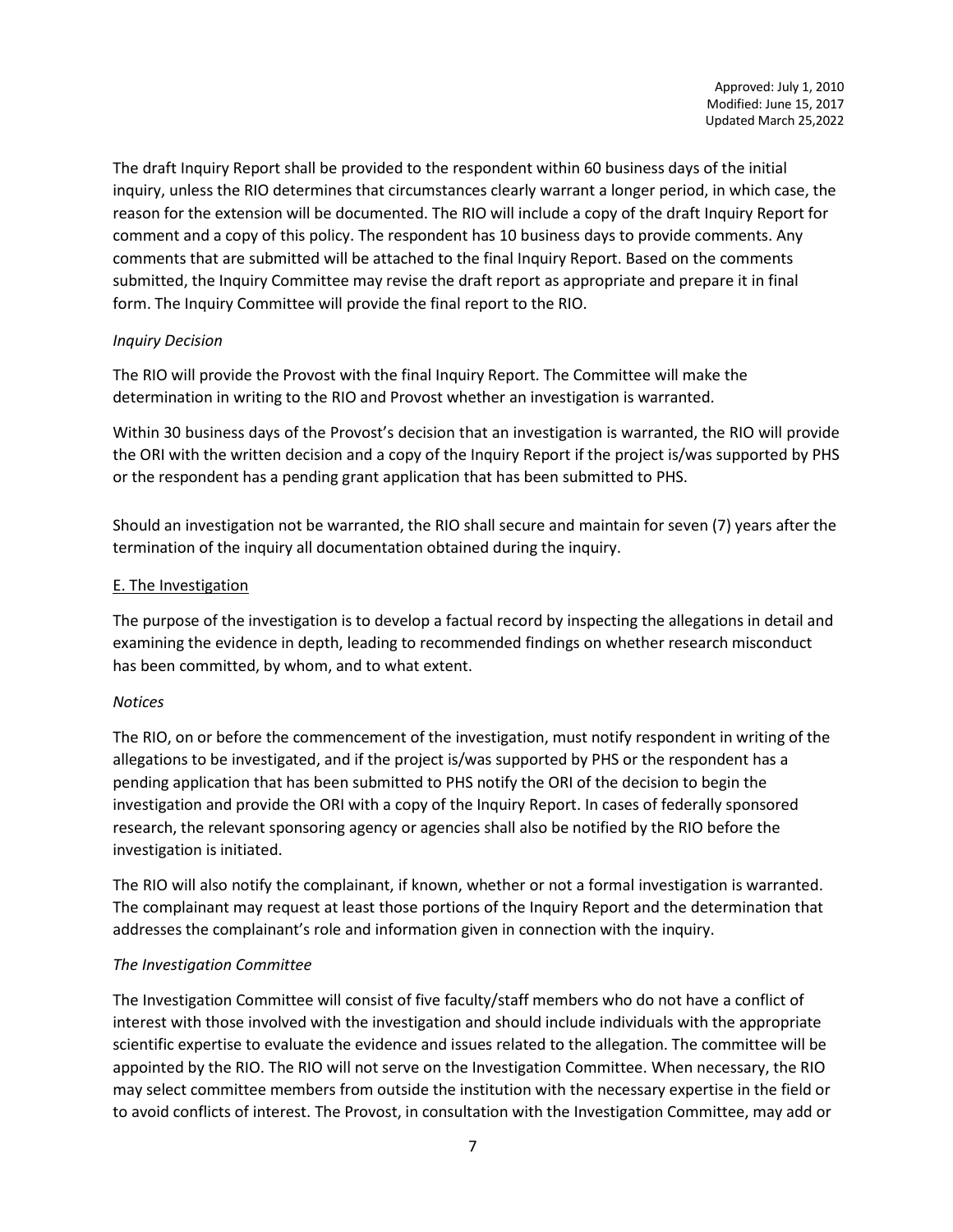replace members of the committee as needed to ensure the timely completion of the investigation and the committee's competence to review the allegations. The RIO will be responsible for making available to the Investigation Committee appropriate administrative and clerical assistance to facilitate a prompt and thorough investigation and the preparation of an appropriate report.

The Investigation Committee, in consultation with the RIO, will conduct interviews (transcribed and recorded) with the complainant, respondent, and witnesses, examine research records and other evidence, consult experts in the field, if necessary, and use diligent efforts to ensure that the investigation is thorough and sufficiently documented.

The ultimate burden of proof for a finding of research misconduct is on the University, and such a finding must be proved by a preponderance of the evidence. However, the respondent has the burden of proving, by a preponderance of the evidence, any and all affirmative defenses raised or any mitigating factors relating to possible sanctions. Note that the destruction, absence of, or respondent's failure to provide research records adequately documenting the questioned research may constitute evidence of research misconduct if done intentionally, knowingly, or recklessly and if the respondent's conduct constitutes a significant departure from accepted practices of the research community.

The Investigation Committee, in consultation with the RIO, is responsible for preparing the Investigation Report. The Investigation Report shall include:

- 1. The name and position of the respondent;
- 2. A description of the nature of and specific allegations of research misconduct;
- 3. A summary of the investigation process as outlined by institutional policy and procedure;
- 4. The financial support for the research in question, including, for example, grant numbers, grant applications, contracts and publications;
- 5. A list of the research records and evidence reviewed;
- 6. A statement of findings for each allegation of research misconduct. Each statement of findings must:

(a) identify whether the research misconduct was falsification, fabrication, or plagiarism, and whether it was committed intentionally, knowingly, or recklessly;

(b) summarize the facts and the analysis that support the conclusion and consider the merits of any reasonable explanation by the respondent, including any effort by the respondent to establish by a preponderance of the evidence that he or she did not engage in research misconduct because of honest error or a difference of opinion;

(c) identify the specific federal support (if applicable);

(d) identify whether any publications need correction or retraction;

(e) identify the person(s) responsible for the misconduct; and

(f) list any current support or known applications or proposals for support that the respondent has pending with any other agencies.

- 7. Any comments on the draft report by the respondent or complainant.
- 8. Maintain and provide records to ORI upon request all relevant research records and records of the institution's research misconduct proceeding, including results of all interviews and the transcripts or recordings of such interviews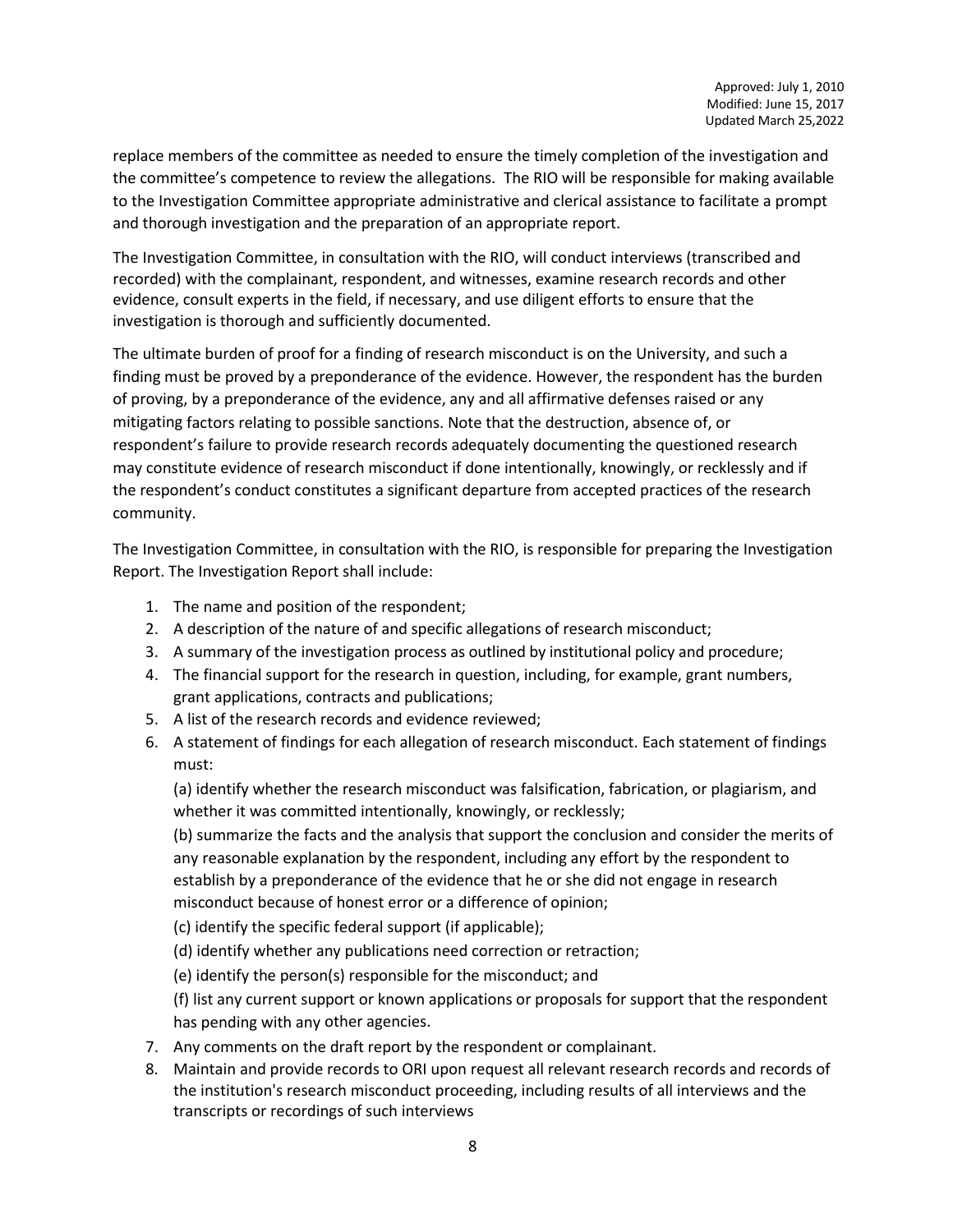The Investigation Report should be reviewed by institutional counsel for legal sufficiency. Appropriate modifications shall be made in consultation with the RIO and Investigation Committee.

If the project is/was supported by PHS or the respondent has a pending grant application that has been submitted to PHS, the Investigation Report shall be provided to the ORI within 120 days of the beginning of the investigation. This includes conducting the investigation, preparing the report of findings, and providing the draft report to the respondent for comment. Should the RIO determine that circumstances clearly warrant a longer period, the RIO will submit a written request to the ORI for an extension and set forth the reasons for the delay.

The RIO will provide the draft Investigation Report to the respondent for comment. The respondent has 30 business days to provide comments. Any comments that are submitted will be attached to the final Investigation Report. Based on the comments submitted, the Investigation Committee may revise the draft report as appropriate and prepare it in final form. The Investigation Committee will provide the final report to the RIO.

## *Investigation Decision*

The RIO will provide the Provost with the final Investigation Report. The Provost will make the determination in writing regarding the outcome of the investigation. During the decision process, the Provost may return the report to the Investigation Committee with a request for further fact-finding or analysis.

Upon the Provost's decision, the RIO will notify both the complainant and the respondent of the decision in writing. If required, the RIO will submit to the appropriate federal agency: (1) a copy of the final Investigation Report with all attachments; (2) a statement of whether the institution accepts the findings of the Investigation Report; (3) a statement of whether the institution found misconduct and, if so, who committed the misconduct; and (4) a description of any pending or completed administrative actions against the respondent.

The RIO, in consultation with Georgia College & State University's legal counsel, will determine whether any other entities such as professional societies, professional licensing boards, editors of journals in which falsified reports may have been published, collaborators of the respondent in the work, or other relevant parties should be notified of the case, with due consideration for confidentiality as well as possible danger to human health and welfare.

# *Appeals*

The complainant or respondent have the right to appeal the investigation findings within 7 business days after the delivery of the written decision. The complainant or respondent may submit a written appeal to the President. Appeals will only be considered on one or both of the following grounds:

- 1. Procedural Error—such written appeal must specifically identify the procedural error including reference to the specific procedure that was violated;
- 2. Inappropriate Sanction—such written appeal must specifically state why the sanction does not "fit" the findings.

The President will review the Inquiry Report, Investigation Report, and written Appeal before rendering a